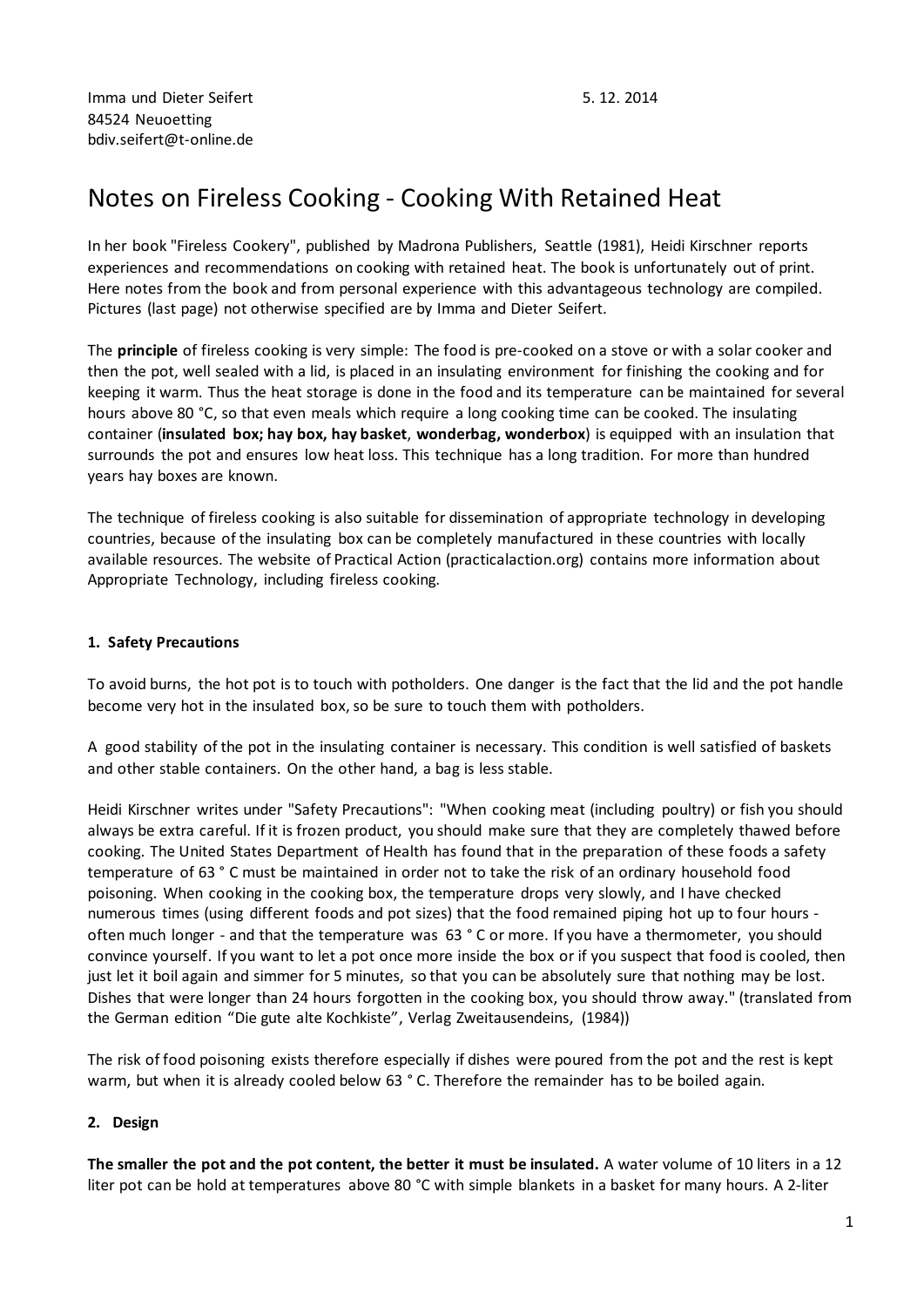pot needs better insulation, preferably with pillows and the transfer to the insulated container must be particularly fastto avoid heat loss. For small amounts (up to about 1 liter) thermos flasks with highly insulating effect (by vacuum and radiation reflection) is probably the most appropriate solution.

Provisional arrangements have the disadvantage that they usually lose their effect after a short time or have an unpleasant aspect. It should also be ensured that the handling is convenient. **The insulation material should not be used loosely**, but e.g. be used as a filling for pillows. This also has the advantage that the insulating pillows after use can be easily taken out and dried. **Moisture reduces the insulating effect**. The pillows or at least the pillow coatings should be washable.

The insulation should avoid any air gaps, as heat would be dissipated through the air convection. Therefore, the cushions are closely packed together and possibly held together with a cloth or blanket. For the lateral insulation of the pot a long cushion is advantageous.

# **3. Insulation Material**

A variety of insulating material is available. There are the usual cushion fillings: wool, cotton, hay, straw, corn husks, cork, but also synthetic fibers or polystyrene foam beads. For workarounds shredded paper would be suitable. Earlier "hay boxes" usually used not only hay, but also sawdust or chipped wood as insulation material. It was covered with a cloth providing a suitable hollow for the pot. Insulations which cannot adapt to the pot form (e.g. rigid foam insulation), have the disadvantage that they cannot be used for different pots.

# **4. Coating of the Insulating Material**

As a pillowcase cotton fabric is especially suitable because it can well withstand the temperature of 100 °C. Plastic film of polyethylene etc. is not suitable because it would stick at the pot.

## **5. Container**

Several containers are suitable: a chest, a basket, but also a bag. A stiff cardboard, possible with film coating, if properly cared can be quite durable. Bags are in use, often with polystyrene foam beads as insulating material. The insulating material is included between the outer and the inner shell of the bag. Tightly woven baskets of straw are stable and have additional insulating effect.

A special insulating material is expanded polypropylene, as in use for commercial pizza-transport and as it is realized in the "Wonderbox" of the Save80-cooking system. This efficient insulating material is so strong and durable that no separate container is required.

It may not be quite understandable that a basket can be used as container for the pillows or blankets, because it is not leak proof. But it is essential that the insulation is kept in shape and the pot is fixed reliable in the interior and is kept warm by the insulating material. The insulation should be as dry as possible and should be dried well after use. Thus pillows or blankets should not be attached to the basket, so that they can be taken out for drying.

## **6. Dealing with Soot-Blackened Pots**

If the pot is blackened with soot from cooking on the stove, then you should ensure that tit doesn't pollute the insulation. The pot must be quickly inserted into the insulating environment, so that a previous cleaning of the pot is not possible. Therefore, an extra bag is recommended which covers the pot. Provisionally instead of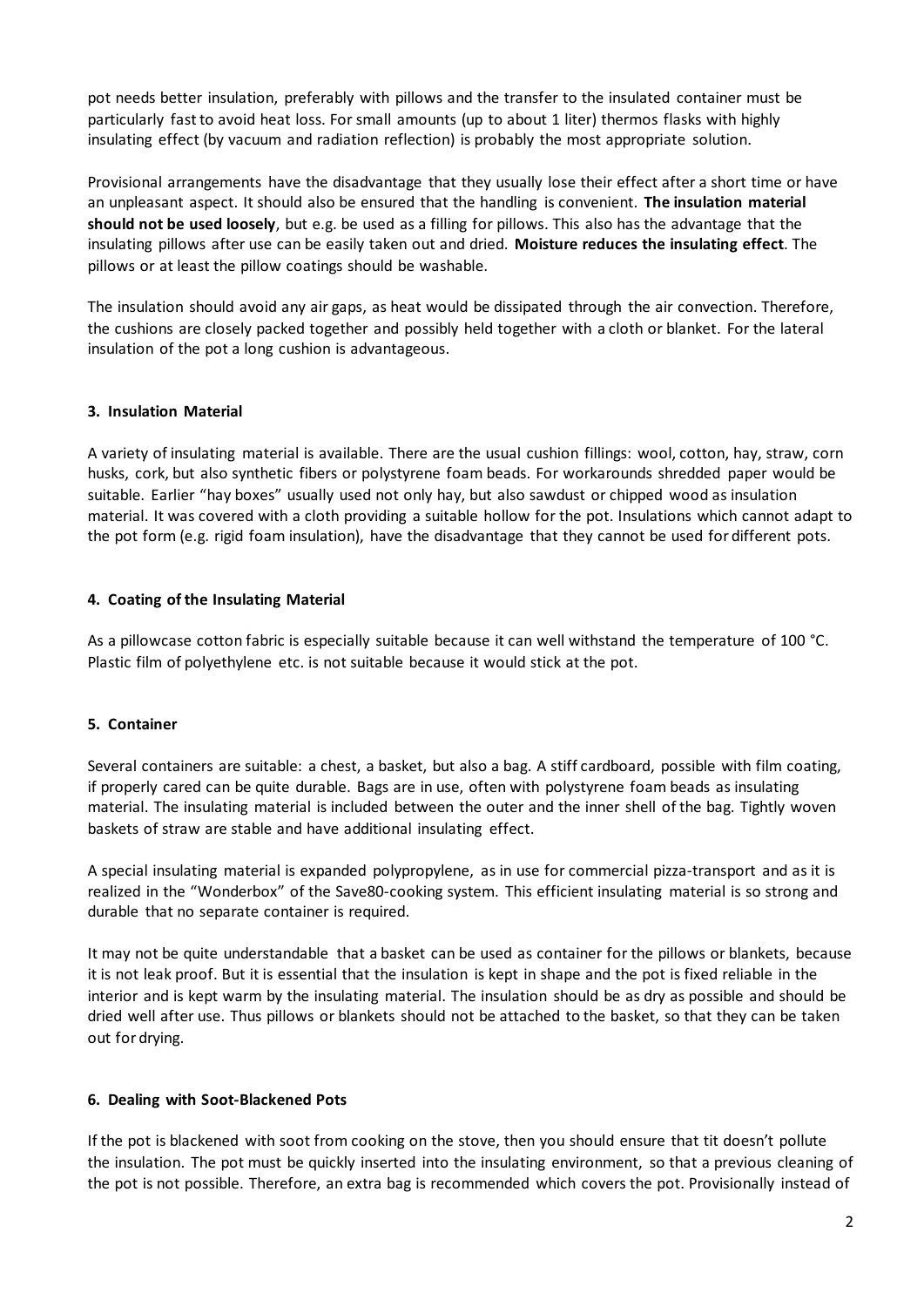the bag sheets of newspaper may be used, but it can be expected that the carbon black trickles out. Therefore, a large paper bag would be preferable.

## **7. Pots and Lids**

The lid should close the pot as tight as possible, to avoid that escaping steam humidifies the insulation, thereby reducing the insulating effect.

From Heidi Kirschner is recommended that the pot is always filled up to two thirds or to about 5 cm below the rim. This is especially true forfood, but with water the pot be filled up so far that the water will not spill out when the pot is handled.

# **8. Installation Location**

To insert the hot pot, the container should be right next to the furnace in order to avoid unnecessary cooling of the pot, which is fast at high temperature. Then the insulated container can be transferred carefully (to ensure that it does not tilt or bump) to another place.

# **9. Applications**

The book by Heidi Kirschner describes a variety of dishes, but the abundance of applications is not exhausted. It is recommended that an interactive cookery book is provided in the internet and the dissemination of experience is organized.

In most applications, the principle is always to replace the "simmering" on the stove by cooking in the insulated container. It also avoids the subsequent warm-keeping, so that food or water needs not to be heated again. The simmering on the stove after boiling is reduced to a short time. In the book by Heidi Kirschner a period of 3 to 15 minutes (depending on the dish) forthe remaining simmering is mentioned in the recipes. Usually a pot with about 3.5 liter capacity is assumed. If large quantities are cooked in correspondingly larger pots the duration of the simmering on the stove is less. Keeping warm is particularly advantageous if it avoids to light a fire again, because that can be quite laborious.

In some countries, beans are very cheap, but they are not cooked, because the cost of fuel is high and the hours of cooking cause headaches. But even large beans can be soft boiled in the isolated container (after short precooking) without energy consumption and without supervision. The beans should be soaked at night, then precooked with about 5 liters of water and then finished in about 4 hours in the fireless cooker without consumption of fuel and without inhaling of exhaust.

In her book Heidi Kirschner suggests that food which only require short cooking time or which is cooked with little water, are not suitable for fireless cooking. For pasta which tends to stick, the cooking with retained heat may not be suitable.

## **10. Combined with the Solar Cooker**

Cooking with retained heat refutes the main argument against solar cooking in developing countries: "People come in the evening of the field work and need to cook when the sun is down". On the contrary, the cooked and hot held food must be cooked not only on the often primitive and unhealthy and environmentally harmful fire, there is no fuel required and the food is immediately ready on returning home from the field. Of course it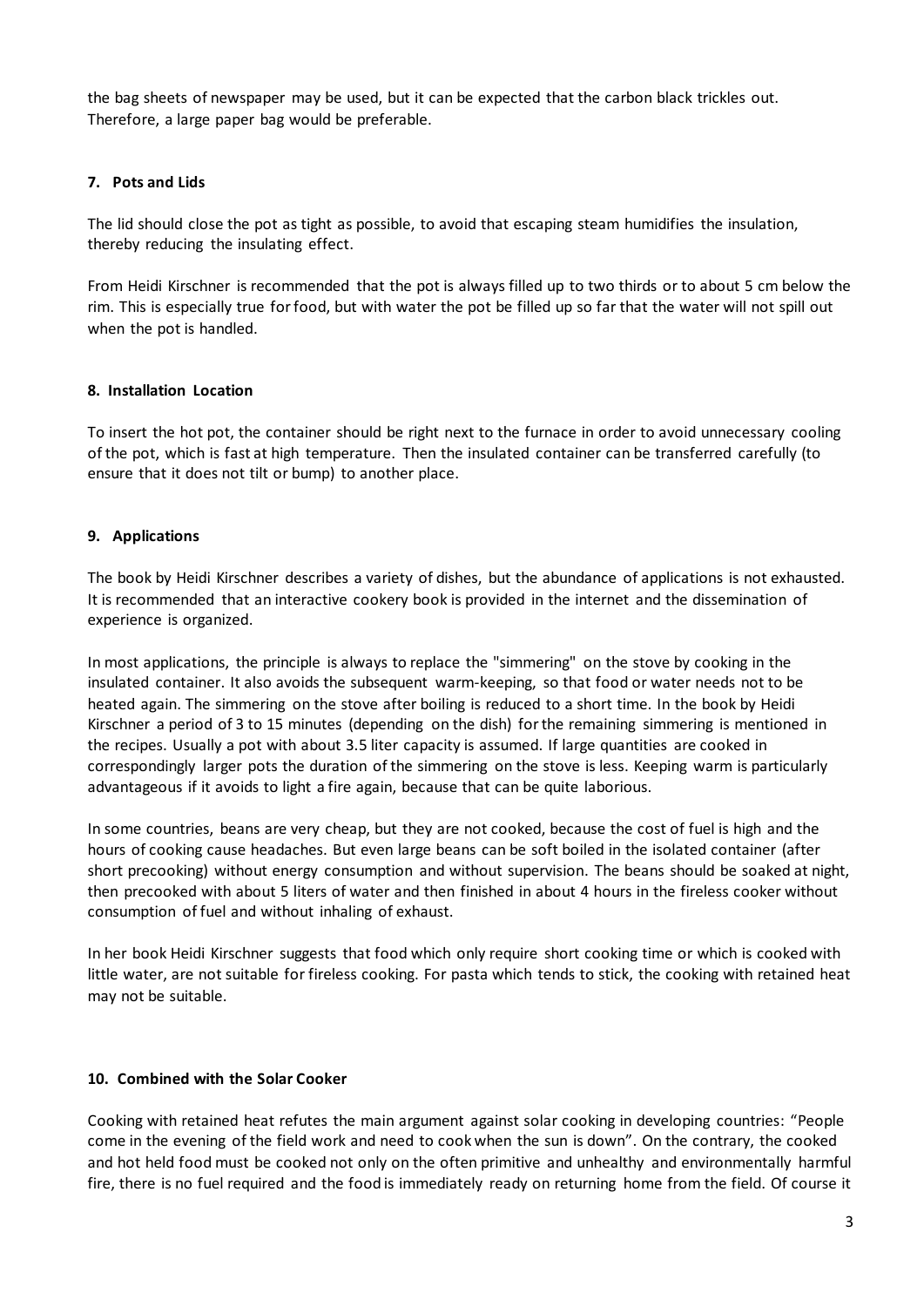is necessary that a cook has prepared the meal, as it has been customary in all countries in former times, as especially the grandmothers took over this task, also caring of the infants.

If you use solar box cookers, the box can also be applied in principle for keeping warm, as the reflector is folded onto the glass. However the box is blocked for further solar cooking and the heat-insulating effect is generally lower than in a special insulated container.

# **11. Benefits of the Fireless Cooking Technique**

Cooking with retained heat relieves from long cooking on the stove, because simmering is almost completely eliminated. There is no supervision necessary because in the food in the container cannot burn or boil over. Later arriving participants find a hot meal. Restart of fire is avoided. Fuel consumption and emissions are prevented.

Even with the supply of larger groups the technique of cooking with retained heat is useful. An example: At a meeting of SOS Children's Village mothers in Caldonazzo, Imma was invited to demonstrate the parabolic solar cooker; she had cooked a large pot of goulash for lunch. However, the meal was delayed until midnight, but the pot in the hay basket was still hot, much to the amazement and enthusiasm of the participants.

With the heat retaining technique water can be kept hot for a long time; especially if you have a large pot of boiling water (e.g. 8 liter), for example, from the solar cooker. You can keep the water hot overnight. The hot water can also shorten the cooking time, because one already starts at a high temperature.

Cooking with retained heat is still far from being exhausted and it is a wide field for appropriate solutions. This technique can be combined with all conventional cooking techniques and saves about half of the energy previously used for cooking.

The Excel spreadsheet in the appendix shows the **great potential in developing countries to avoid deforestation**, particularly in relation to the use of charcoal, which causes deforestation with terrible consequences.

The smoke in the kitchen ("killer in the kitchen") is the fourth main cause of death worldwide. Cooking with retained heat produces no fumes, thus avoiding completely the smoke exposure, with the traditional threestone fires or other stoves without chimney occur during hours of simmering.

## **12. Avoiding Deforestation in Developing Countries**

The Excel-table contains the results of calculations of the potential savings through improved cookstoves by cooking with retained heat and with solar cookers. By avoiding charcoal from traditional kilns also through the switch to biomass from short rotation plantations, deforestation can be avoided completely.

To avoid deforestation due to firewood crisis is a threat to the whole civilization, the technique of cooking with retained heat should be spread also in the industrialized countries, as Heidi Kirschner has enthusiastically recommended in her book.